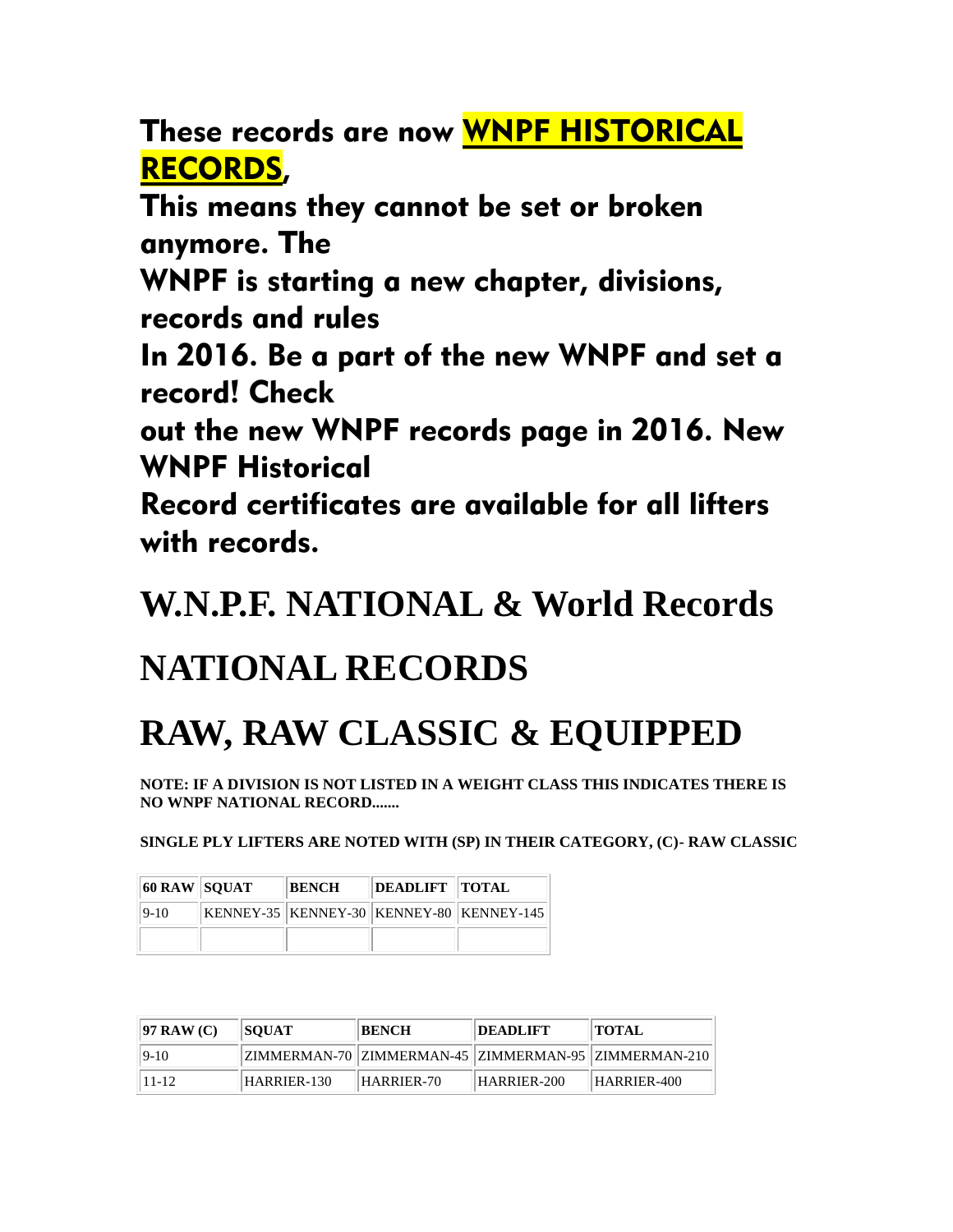| <b>OPEN</b>      | HARRIER-130  | HARRIER-70    | HARRIER-200     | HARRIER-400      |
|------------------|--------------|---------------|-----------------|------------------|
| <b>RAW</b>       |              |               |                 |                  |
| $11 - 12$        | KUTIN-225    | KUTIN-95      | KUTIN-225       | <b>KUTIN-545</b> |
| <b>JUNIOR</b>    | TAN-160      | <b>TAN-95</b> | <b>TAN-250</b>  | <b>TAN-515</b>   |
| <b>OPEN</b>      | DELGENIO-200 | DELGENIO-115  | DELGENIO-275    | DELGENIO-590     |
| <b>EQUIPPED</b>  | <b>SQUAT</b> | <b>BENCH</b>  | <b>DEADLIFT</b> | <b>TOTAL</b>     |
| LIFETIME (SP)    | NEWMAN-190   | NEWMAN-105    | NEWMAN-215      | NEWMAN-510       |
| <b>OPEN</b> (SP) | NEWMAN-190   | WRIGHT-120    | NEWMAN-215      | NEWMAN-510       |
| 45-49 (SP)       | NEWMAN-190   | NEWMAN-105    | NEWMAN-215      | NEWMAN-510       |

| <b>105 RAW</b>     | <b>SOUAT</b>     | <b>BENCH</b>        | <b>DEADLIFT</b>  | <b>TOTAL</b>     |
|--------------------|------------------|---------------------|------------------|------------------|
| $11 - 12$          | KUTIN-215        | <b>KUTIN-105</b>    | KUTIN-260        | KUTIN-580        |
| $13-16$            | TORTORELLI-90    | TORTORELLI-50       | TORTORELLI-110   | TORTORELLI-250   |
| <b>JUNIOR</b>      | TAN-165          | <b>TAN-95</b>       | TAN-250          | TAN-510          |
| <b>OPEN</b>        | OROLA-155        | <b>JONES-105</b>    | OROLA-200        | OROLA-445        |
| <b>105 RAW (C)</b> | <b>SOUAT</b>     | <b>BENCH</b>        | <b>DEADLIFT</b>  | TOTAL            |
| $13 - 16$          | BOMBEGER-115     | <b>BOMBERGER-65</b> | BOMBERGER-170    | BOMBERGER-350    |
| $17-19$            | <b>NOBLE-180</b> | <b>NOBLE-110</b>    | <b>NOBEL-175</b> | <b>NOBEL-465</b> |
| <b>LIFETIME</b>    | <b>NOBLE-180</b> | $NOBLE-110$         | KASSELL-242      | KASSELL-533      |
| <b>OPEN</b>        | GEDNEY-237       | POYNER-130          | POYNER-265       | GEDNEY-600       |
| <b>SUBS</b>        | KASSELL-155      | KASSELL-105         | KASSELL-242      | KASSELL-533      |
| $40 - 44$          | <b>KEEL-181</b>  | <b>KEEL-115</b>     | <b>KEEL-253</b>  | <b>KEEL-551</b>  |
| 45-49              | MONDRAGON-160    | HALL-99             | <b>HALL-231</b>  | <b>HALL-474</b>  |
| 50-54              | POYNER-195       | POYNER-130          | POYNER-265       | POYNER-590       |
| 60-64              | GEDNEY-237       | GEDNEY-115          | GEDNEY-248       | GEDNEY-600       |

| 105<br><b>EQUIPPED</b> | <b>SOUAT</b> | <b>BENCH</b> | <b>DEADLIFT</b> | <b>TOTAL</b> |
|------------------------|--------------|--------------|-----------------|--------------|
| $17-19$ (SP)           | MANOSH-190   | MANOSH-110   | MANOSH-250      | MANOSH-550   |
| <b>JUNIOR</b> (SP)     | SANDUSKY-200 | SANDUSKY-95  | SANDUSKY-230    | SANDUSKY-525 |
| LIFETIME (SP)          | KOZIAK-265   | KOZIAK-145   | KASSELL-295     | KOZIAK-700   |
| <b>OPEN</b> (SP)       | GEDNEY-259   | GOODMAN-170  | GOODMAN-305     | GOODMAN-705  |
| SUBS (SP)              | PHILLIPS-215 | KASSELL-140  | KASSELL-295     | KASSELL-630  |
| 40-44 $(SP)$           | ALOISIO-205  | ALOISIO-140  | ALOISIO-225     | ALOISIO-570  |
| 55-59 (SP)             | GEDNEY-242   | GEDNEY-143   | GEDNEY-275      | GEDNEY-661   |
| $60-64$ (SP)           | GEDNEY-259   | GEDNEY-126   | GEDNEY-270      | GEDNEY-655   |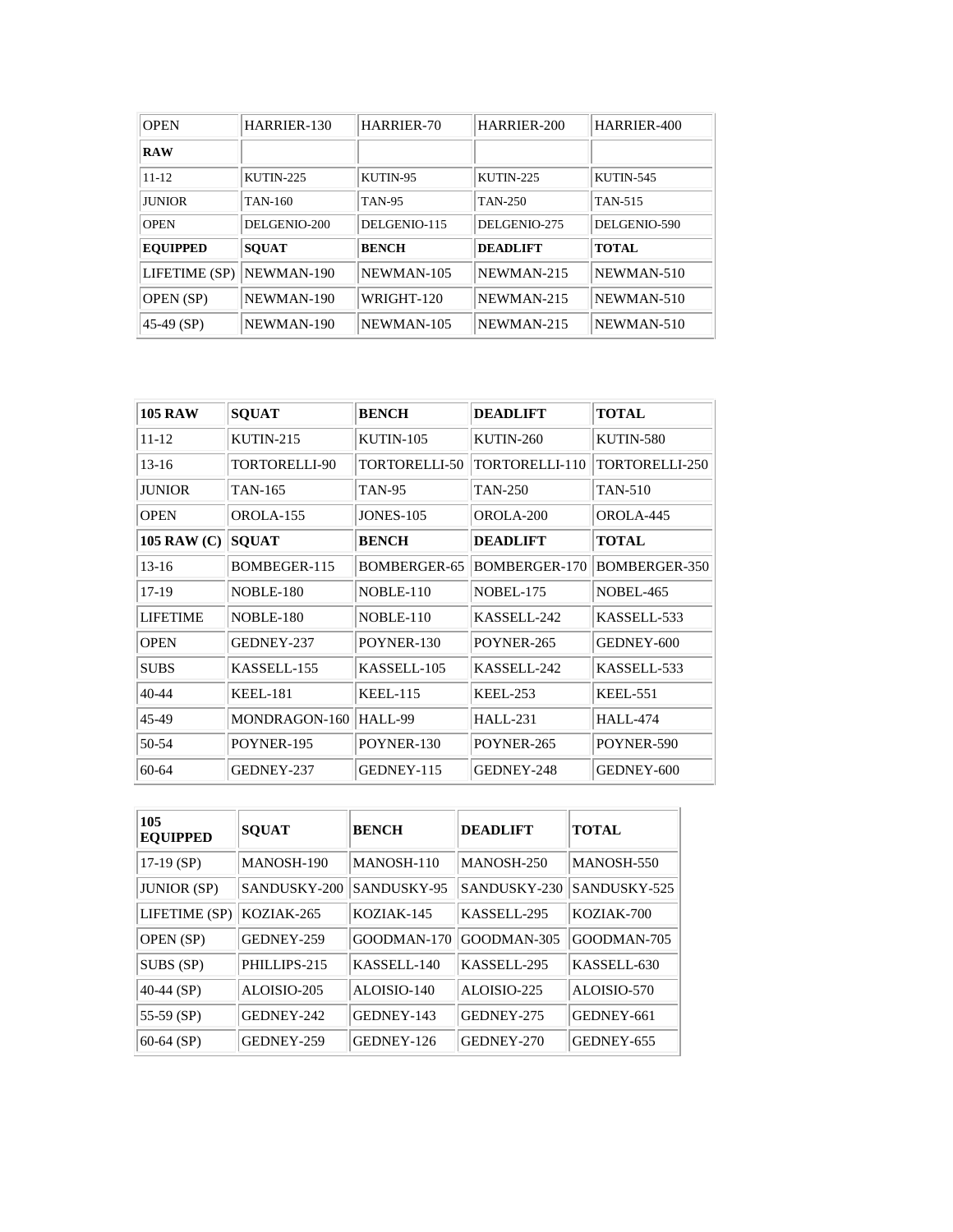| 114 RAW (C)                    | <b>SQUAT</b>        | <b>BENCH</b>    | <b>DEADLIFT</b>     | <b>TOTAL</b>        |
|--------------------------------|---------------------|-----------------|---------------------|---------------------|
| $13-16$                        | ROOSE-181           | WILCOX-115      | ROOSE-209           | ROOSE-485           |
| 17-19                          | SNYDER-250          | SNYDER-130      | SCHORY-275          | SNYDER-630          |
| <b>LIFETIME</b>                | SNYDER-250          | SNYDER-130      | SNYDER-250          | SNYDER-630          |
| <b>OPEN</b>                    | <b>WARD-205</b>     | <b>WARD-115</b> | <b>WARD-250</b>     | <b>WARD-570</b>     |
| <b>SUBS</b>                    | LONGSHORE-155       | LONGSHORE-110   | LONGSHORE-210       | LONGSHORE-465       |
| 40-44                          | LONGSHORE-150       | LONGSHORE-110   | LONGSHORE-150       | LONGSHORE-410       |
| 45-49                          | MONDRAGON-160       | <b>HALL-120</b> | <b>HALL-265</b>     | <b>HALL-535</b>     |
| <b>RAW</b>                     | <b>SOUAT</b>        | <b>BENCH</b>    | <b>DEADLIFT</b>     | <b>TOTAL</b>        |
| $11 - 12$                      | HARRIER-110         | HARRIER-90      | HARRIER-210         | HARRIER-410         |
| 17-19                          | MARGALA-205         | MARGALA-100     | MARGALA-215         | MARGALA-520         |
| <b>JUNIOR</b>                  | FORBES-135          | FORBES-80       | FORBES-200          | FORBES-415          |
| <b>SUBS</b>                    | WOODS-210           | WOODS-120       | WOODS-230           | WOODS-560           |
| <b>OPEN</b>                    | <b>WARD-230</b>     | <b>TRAN-140</b> | <b>TRAN-280</b>     | <b>WULK-635</b>     |
| $40 - 44$                      | WOODS-215           | WOODS-125       | WOODS-240           | WOODS-580           |
| <b>EQUIPPED</b>                | <b>SQUAT</b>        | <b>BENCH</b>    | <b>DEADLIFT</b>     | <b>TOTAL</b>        |
| $13-16$ (SP)                   | ADNIORIO-185        | ANDIORIO-115    | ANDIORIO-290        | ANDIORIO-580        |
| <b>JUNIOR</b> (SP)             | CAMILO-245          | CAMILO-115      | CAMILO-290          | CAMILO-645          |
| LIFETIME (SP)                  | <b>MORRISON-335</b> | WEGER-160       | <b>MORRISON-345</b> | <b>MORRISON-845</b> |
| OPEN (SP)                      | WHIDDEN-270         | WHIDDEN-154     | ZINTMASTER-292      | WHIDDEN-699         |
| SUBS (SP)                      | TORRES-265          | FRAILEY-125     | TORRES-300          | TORRES-680          |
| 40-44 (SP)                     | FRAILEY-205         | FRAILEY-138     | FRAILEY-226         | FRAILEY-568         |
| 45-49 (SP)                     | WHIDDEN-270         | WHIDDEN-154     | ZINTMASTER-292      | WHIDDEN-699         |
| 50-54 $(SP)$                   | MEYERS-200          | MEYERS-85       | <b>MEYERS-250</b>   | MEYERS-535          |
| POL/FIRE/MILT (SP) NEBLETT-160 |                     | NEBLETT-85      | NEBLETT-200         | NEBLETT-445         |

| $123$ RAW $(C)$ | <b>SOUAT</b>     | <b>BENCH</b>     | <b>DEADLIFT</b> | <b>TOTAL</b>   |
|-----------------|------------------|------------------|-----------------|----------------|
| $11 - 12$       | LUSTER-90        | LUSTER-115       | LUSTER-185      | LUSTER-390     |
| $13 - 16$       | <b>KUTIN-255</b> | KUTIN-120        | KUTIN-305       | KUTIN-680      |
| $17-19$         | <b>BROWN-205</b> | <b>BROWN-115</b> | BROWN-250       | BROWN-570      |
| <b>JUNIOR</b>   | $ALT-125$        | $ALT-85$         | ALT-225         | ALT-435        |
| <b>LIFETIME</b> | NEIDLINGER-240   | NEIDLINGER-135   | NEIDLINGER-300  | NEIDLINGER-675 |
| <b>OPEN</b>     | BENNER-200       | BENNER-180       | BEENER-300      | BENNER-680     |
| <b>SUBS</b>     | WRIGHT-220       | WRIGHT-140       | WRIGHT-275      | WRIGHT-635     |
| $40 - 44$       | BENNER-200       | BENNER-190       | BENNER-320      | BENNER-710     |
| 45-49           | SPANO-185        | <b>DEAN-155</b>  | SPANO-300       | SPANO-595      |
| $50-54$         | KAUKUS-165       | KAUKUS-100       | KAUKUS-175      | KAUKUS-440     |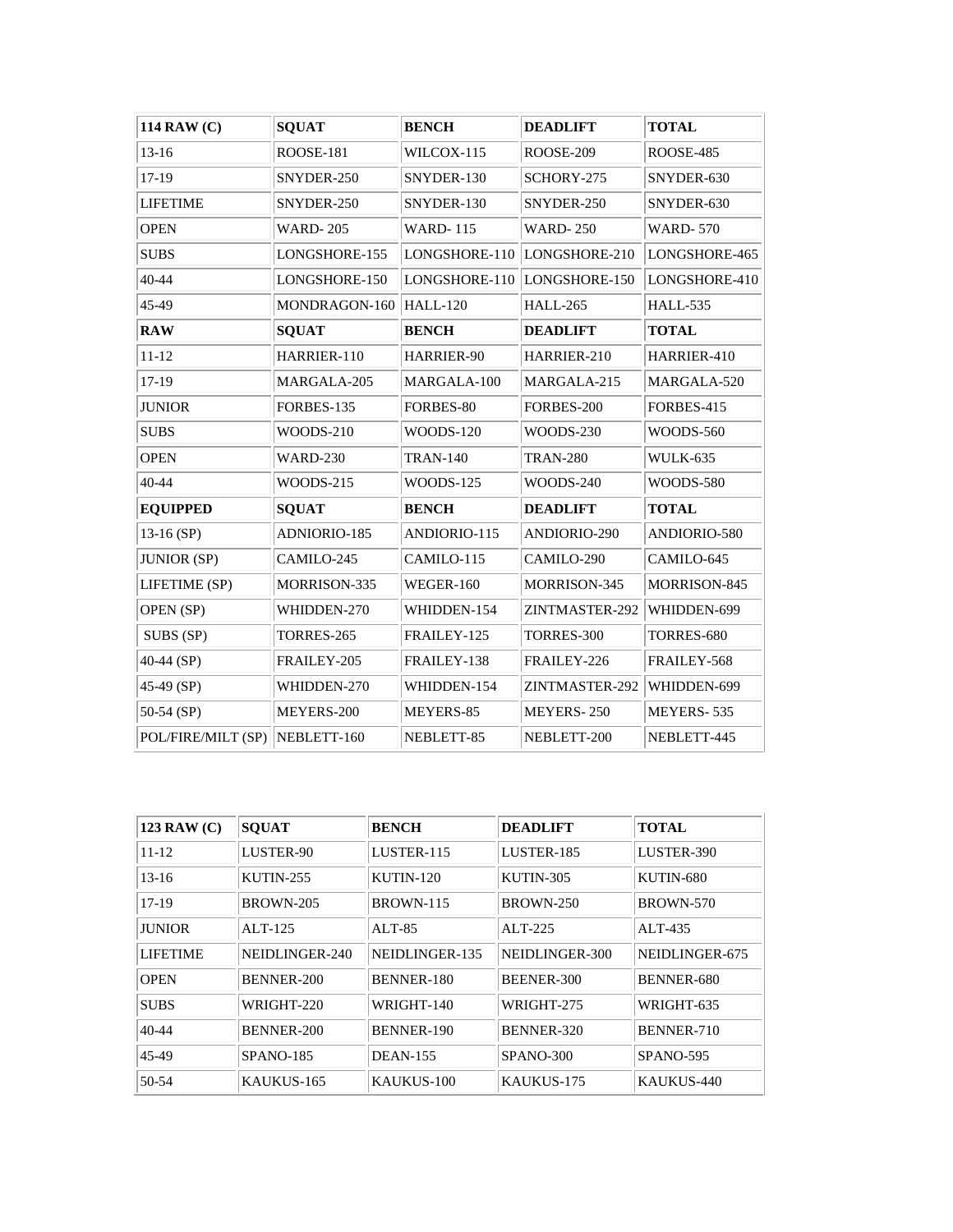| 75-79              | $HUL-25$             | HULL-50         | $HUL-80$        | $HUL-155$       |
|--------------------|----------------------|-----------------|-----------------|-----------------|
| 80-84              | KOWALSKI-40          | KOWALSKI-40     | KOWALSKI-75     | KOWALSKI-155    |
| <b>RAW</b>         | <b>SQUAT</b>         | <b>BENCH</b>    | <b>DEADLIFT</b> | <b>TOTAL</b>    |
| <b>JUNIOR</b>      | LEO-225              | $LEO-155$       | LEO-270         | $LEO-650$       |
| <b>OPEN</b>        | FAMIGLETTI-255       | FAMIGLETTI-155  | FAMIGLETTI-375  | FAMIGLETTI-785  |
| <b>SUBS</b>        | RADER-200            | RADER-45        | RADER-215       | RADER-460       |
| $40 - 44$          | CAMPANO-245          | CAMPANO-145     | CAMPANO-315     | CAMPANO-705     |
| <b>EQUIPPED</b>    | <b>SQUAT</b>         | <b>BENCH</b>    | <b>DEADLIFT</b> | <b>TOTAL</b>    |
| $17-19$ (SP)       | SELPH-170            | RAGSDALE-105    | RAGSDALE-215    | RAGSDALE-510    |
| <b>JUNIOR</b> (SP) | CAMILO-325           | <b>TOM-180</b>  | CAMILO-315      | CAMILO-780      |
| LIFETIME (SP)      | SCHNEIDMILL-330      | SCHNEIDMILL-180 | SCHNEIDMILL-330 | SCHNEIDMILL-840 |
| OPEN (SP)          | SCHNEIDMILL-330      | SCHNEIDMILL-180 | SCHNEIDMILL-330 | SCHNEIDMILL-840 |
| SUBS (SP)          | SCHNEIDMILL-330      | SCHNEIDMILL-180 | SCHNEIDMILL-330 | SCHNEIDMILL-840 |
| 40-44 (SP)         | <b>SCHACHNER-248</b> | SCHACHNER-154   | AMOS-335        | <b>AMOS-705</b> |
| 45-49 (SP)         | WHIDDEN-275          | WHIDDEN-155     | WHIDDEN-305     | WHIDDEN-733     |
| 55-59 (SP)         | CALAIS-240           | CALAIS-121      | CALAIS-285      | CALAIS-622      |
| $60-64$ (SP)       | CALAIS-231           | CALAIS-121      | WINKELBLECH-297 | CALAIS-639      |

| 132 RAW (C)     | <b>SOUAT</b>  | <b>BENCH</b>      | <b>DEADLIFT</b> | <b>TOTAL</b>     |
|-----------------|---------------|-------------------|-----------------|------------------|
| $11 - 12$       | LUSTER-110    | LUSTER-148        | LUSTER-226      | LUSTER-485       |
| $13-16$         | WILCOX-205    | WILCOX-145        | HARRIER-260     | WILCOX-575       |
| 17-19           | SHORT-260     | <b>WILCOX-145</b> | SHORT-300       | <b>SHORT-665</b> |
| <b>JUNIOR</b>   | TOLBERT-250   | TOLBERT-175       | TOLBERT-305     | TOLBERT-720      |
| <b>LIFETIME</b> | ROCHA-265     | PUCCHIONE-160     | PICCHIONE-360   | PICCHIONE-745    |
| <b>OPEN</b>     | HOCKEBORN-264 | HOCKEBORN-209     | KOYA-290        | HOCKEBORN-749    |
| <b>SUBS</b>     | RICHINS-180   | O-DONALD-100      | O'DONALD-225    | O'DONALD-500     |
| 40-44           | HOCKEBORN-255 | HOCKEBORN-205     | BENNER-330      | HOCKEBORN-715    |
| 45-49           | HOCKEBORN-264 | HOCKEBORN-215     | SPANO-320       | HOCKEBORN-749    |
| 50-54           | $LONG-115$    | LONG-85           | $LONG-165$      | $LONG-265$       |
| 70-74           | JOHNSON-88    | JOHNSON-83        | JOHNSON-225     | JOHNSON-485      |
| 80-84           | MERRELL-35    | MERRELL-45        | MERRELL-77      | MERRELL-157      |
| <b>RAW</b>      | <b>SQUAT</b>  | <b>BENCH</b>      | <b>DEADLIFT</b> | <b>TOTAL</b>     |
| <b>JUNIOR</b>   | LIANG-230     | $LIANG-130$       | $LIANG-330$     | LIANG-690        |
| <b>OPEN RAW</b> | KOYA-265      | $KOYA-150$        | HOLMAN-365      | <b>KOYA-775</b>  |
| <b>SUBS RAW</b> | CARDIN-230    | CARDIN-150        | CARDIN-305      | CARDIN-685       |
| <b>EQUIPPED</b> | <b>SQUAT</b>  | <b>BENCH</b>      | <b>DEADLIFT</b> | <b>TOTAL</b>     |
| $11-12$ (SP)    | SEXTON-120    | SEXTON-70         | SEXTON-145      | SEXTON-335       |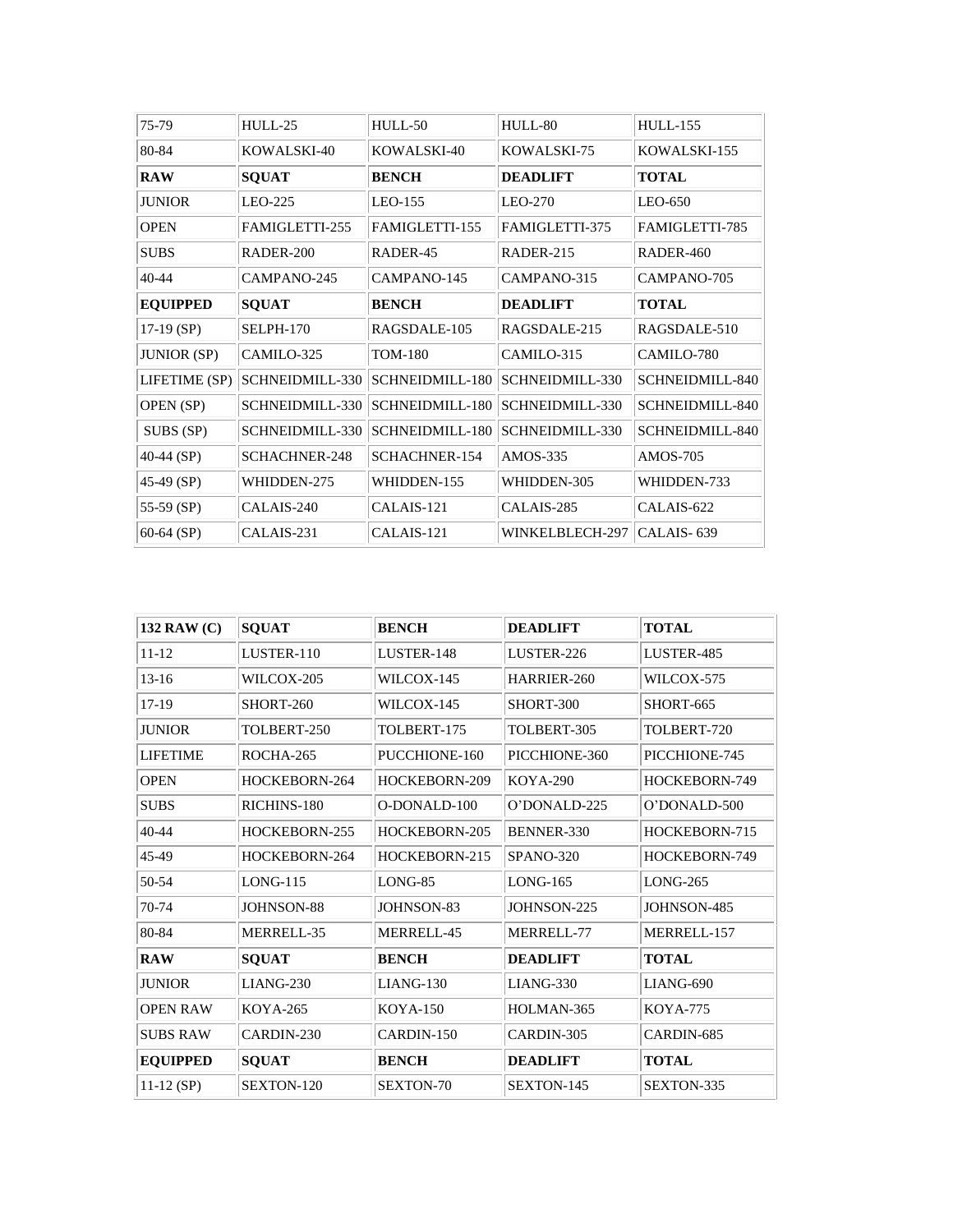| $13-16$ (SP)       | SHERRILL-235    | SHERRILL-100    | SHERRILL-270    | SHERRILL-595    |
|--------------------|-----------------|-----------------|-----------------|-----------------|
| $17-19$ (SP)       | SCHAFFER-235    | SCHAFFER-140    | SCHAFFER-270    | SCHAFFER-645    |
| <b>JUNIOR</b> (SP) | AGUILA-308      | $AGUII.A-150$   | AGUILA-325      | $AGUILA-760$    |
| LIFETIME (SP)      | SCHNEIDMILL-340 | SCHNEIDMILL-190 | SCHNEIDMILL-360 | SCHNEIDMILL-865 |
| OPEN (SP)          | SCHNEIDMILL-340 | SCHNEIDMILL-190 | SCHNEIDMILL-360 | SCHNEIDMILL-865 |
| SUBS (SP)          | SCHNEIDMILL-340 | SCHNEIDMILL-190 | SCHNEIDMILL-360 | SCHNEIDMILL-865 |
| $40-44$ (SP)       | WALKER-235      | WHIDDEN-135     | WALKER-315      | WALKER-665      |
| $ 45-49(SP) $      | MULLOY-275      | MULLOY-148      | $AMOS-290$      | MULLOY-694      |
| $65-69$ (SP)       | WINKELBLECH-210 | WINKELBLECH-99  | WINKELBLECH-308 | WINKELBLECH-601 |

| 148 RAW (C)        | <b>SQUAT</b>    | <b>BENCH</b>     | <b>DEADLIFT</b>  | <b>TOTAL</b>     |
|--------------------|-----------------|------------------|------------------|------------------|
| $11 - 12$          | DODDS-200       | <b>DODDS-115</b> | <b>DODDS-205</b> | <b>DODDS-520</b> |
| $13-16$            | GRANGER-200     | GRANGER-105      | GRANGER-350      | GRANGER-555      |
| 17-19              | KEISTER-265     | WILCOX-165       | KEISTER-315      | KEISTER-695      |
| <b>JUNIOR</b>      | SCHAFFER-275    | BOGDOL-195       | BOGDOL-330       | BOGDOL-800       |
| <b>LIFETIME</b>    | MUSSER-340      | MUSSER-190       | SPANO-375        | MUSSER-880       |
| <b>OPEN</b>        | MUSSER-325      | GUZMAN-200       | SPANO-350        | MUSSER-835       |
| <b>SUBS</b>        | HOMICH-260      | GUZMAN-200       | MAROSO-315       | GUZMAN-745       |
| 40-44              | <b>RYAN-210</b> | RYAN-125         | GIFFORD-310      | GIFFORD-610      |
| 45-49              | <b>PEPE-226</b> | <b>PEPE-171</b>  | <b>PEPE-303</b>  | <b>PEPE-700</b>  |
| 50-54              | SPANO-245       | SPANO-154        | SPANO-375        | <b>SPANO-771</b> |
| 55-59              | ETTENHOFFER-75  | ETTENHOFFER-65   | ETTENHOFFER-155  | ETTENHOFFER-295  |
| 70-74              | DROTTER-105     | DROTTER-77       | DROTTER-200      | DROTTER-360      |
| 75-79              | MERRELL-45      | MERRELL-50       | MERRELL-130      | MERRELL-225      |
| POL/FIRE/MILT      | <b>ROWE-215</b> | <b>ROWE-165</b>  | <b>ROWE-225</b>  | <b>ROWE-605</b>  |
| <b>RAW</b>         |                 |                  |                  |                  |
| <b>OPEN</b>        | <b>BURR-320</b> | SWEENEY-200      | WHITE-405        | <b>BURR-900</b>  |
| <b>JUNIOR</b>      | SOWALSKI-250    | CASSALLA-135     | CASSALLA-285     | SOWALSKI-650     |
| <b>SUBS</b>        | HENSLEY-275     | HENSLEY-155      | SINGLETON-350    | HENSLEY-730      |
| 40-44              | GIFFORD-205     | GIFFORD-125      | GIFFORD-320      | GIFFORD-650      |
| 50-54              | DEMURO-170      | DEMURO-135       | DEMURO-265       | DEMURO-560       |
| POLICE/FIRE/M      | HENSLEY-275     | HENSLEY-155      | NELSON-340       | NELSON-735       |
| <b>EQUIPPED</b>    | <b>SOUAT</b>    | <b>BENCH</b>     | <b>DEADLIFT</b>  | <b>TOTAL</b>     |
| $11-12$ (SP)       | SEXTON-132      | SEXTON-77        | SEXTON-137       | SEXTON-347       |
| $13-16$ (SP)       | <b>FREY-230</b> | $LACH-125$       | <b>FREY-300</b>  | <b>FREY-610</b>  |
| $17-19$ (SP)       | SCHAFFER-235    | LACH-155         | LACH-275         | SCHAFFER-625     |
| <b>JUNIOR</b> (SP) | SCHULTZ-310     | SCHULTZ-190      | SCHULTZ-290      | SCHULTZ-750      |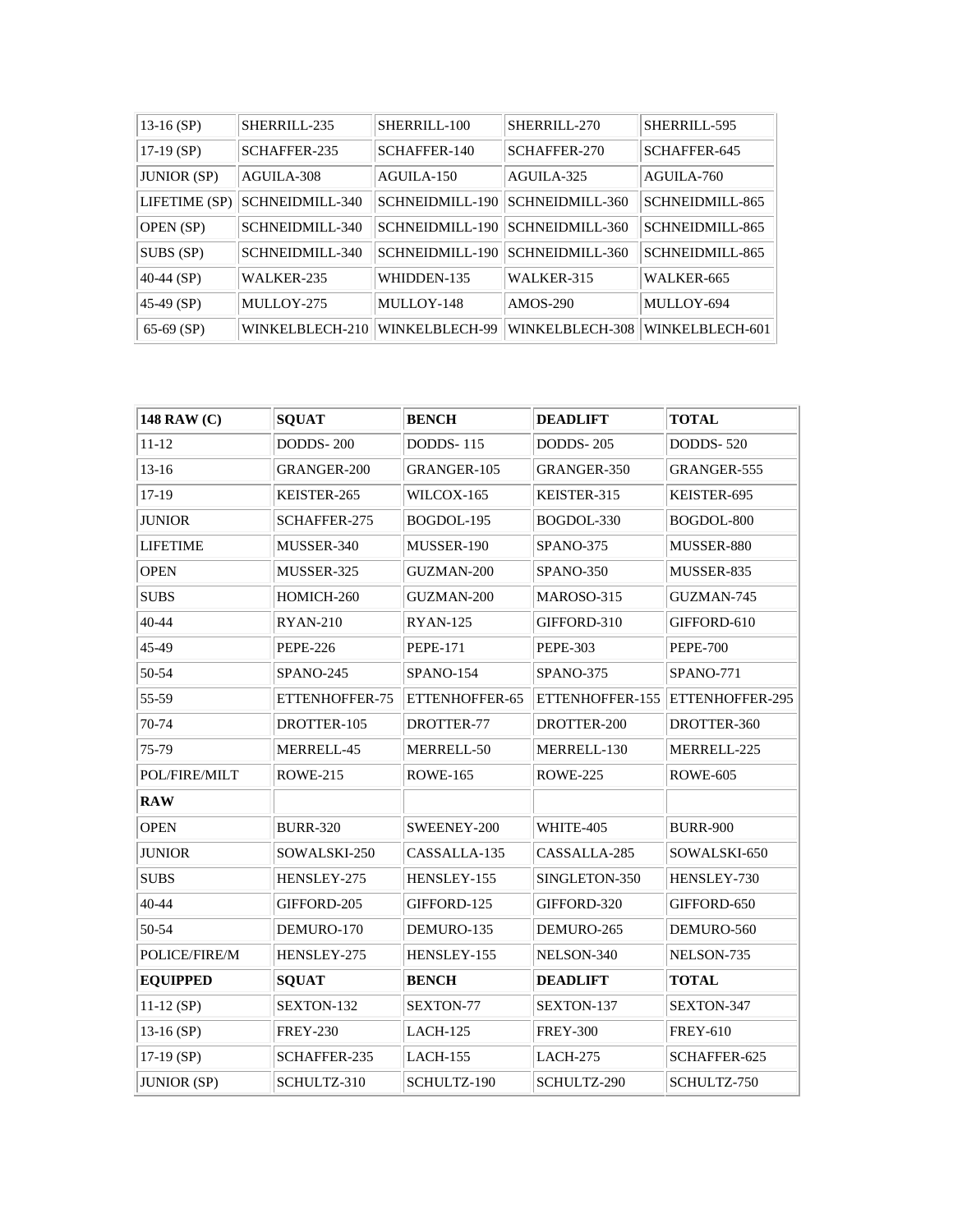| LIFETIME (SP)                     | <b>SAMS-380</b> | ULRICH-215                    | $SAMS-420$      | <b>SAMS-920</b>        |
|-----------------------------------|-----------------|-------------------------------|-----------------|------------------------|
| <b>OPEN</b> (SP)                  | ULRICH-350      | ULRICH-215                    | <b>SAMS-370</b> | ULRICH-870             |
| SUBS (SP)                         | <b>SAMS-365</b> | BISSETTE-195                  | BISSETTE-450    | BISSETTE-995           |
| 40-44 $(SP)$                      | SCHNEIDMILL-320 | <b>SCHNEIDMILL-209</b>        | NELSON-365      | <b>SCHNEIDMILL-845</b> |
| 50-54 (SP)                        | $SPANO-330$     | $SPANO-160$                   | $SPANO-380$     | $SPANO-870$            |
| 55-59 (SP)                        | RUBINOWSKY-270  | RUBINOWSKY-145 RUBINOWSKY-325 |                 | RUBINOWSKY-735         |
| POL/FIRE/MILT (SP) RUBINOWSKY-270 |                 | RUBINOWSKY-145 RUBINOWSKY-325 |                 | RUBINOWSKY-735         |

| <b>165 RAW (C)</b> | <b>SQUAT</b>      | <b>BENCH</b>     | <b>DEADLIFT</b>  | <b>TOTAL</b>      |
|--------------------|-------------------|------------------|------------------|-------------------|
| $11 - 12$          | SLAGUS-225        | MCCLOSKEY-120    | SLAGUS-319       | SLAGUS-655        |
| $13-16$            | LITTLE-165        | LITTLE-115       | LITTLE-240       | LITTLE-490        |
| 17-19              | MAYER-230         | PILITOWSKY-150   | PILITOWSKY-315   | PILITOWSKY-670    |
| JUNIOR             | BROOKS-253        | BROOKS-160       | BROOKS-292       | BROOKS-705        |
| <b>LIFETIME</b>    | MUSSER-325        | MUSSER-181       | COOPER-340       | MUSSER-840        |
| <b>OPEN</b>        | COOPER-305        | <b>TOM-180</b>   | COOPER-340       | COOPER-785        |
| <b>SUBS</b>        | FRENCH-250        | FRENCH-185       | FRENCH-350       | FRENCH-785        |
| 40-44              | <b>BAXTER-245</b> | VOEGELI-140      | VOEGELI-292      | VOEGELI-645       |
| 45-49              | EDWARDS-290       | EDWARDS-175      | EDWARDS-330      | EDWARDS-795       |
| 50-54              | <b>ROBY-210</b>   | <b>ROBY-143</b>  | MIKICIUK-280     | MIKICIUK-585      |
| 55-59              | HARTNETT-135      | HARTNETT-130     | HARTNETT-195     | HARTNETT-435      |
| 60-64              | CARY- 120         | <b>CARY-85</b>   | <b>CARY-190</b>  | CARY - 395        |
| 75-79              | DROTAR-75         | DROTAR-55        | DROTAR-145       | DROTAR-275        |
| RAW                |                   |                  |                  |                   |
| $13-16$            | GONZALEZ-215      | PITINGOLO-115    | PITINGOLO-290    | PITINGOLO-605     |
| JUNIOR             | HARTER-185        | HARTER-115       | HARTER-250       | HARTER-550        |
| <b>OPEN</b>        | SINGLETON-295     | SZLACHCIC-155    | SINGLETON-370    | SINGLETON-810     |
| <b>LIFETIME</b>    | MCDONNEL-305      | MCDONNELL-160    | MCDONNELL-335    | MCDONNELL-800     |
| <b>SUBS</b>        | SINGLETON-295     | SINGLETON-145    | SINGLETON-370    | SINGLETON-810     |
| 40-44              | <b>BURKE-165</b>  | BURKE-115        | BURKE-300        | <b>BURKE-580</b>  |
| 45-49              | EDWARDS-250       | EDWARDS-175      | EDWARDS-330      | EDWARDS-745       |
| 55-59              | <b>HIGGS-135</b>  | <b>HIGGS-125</b> | HIGGS-275        | HIGGS-535         |
| <b>EQUIPPED</b>    | <b>SOUAT</b>      | <b>BENCH</b>     | <b>DEADLIFT</b>  | <b>TOTAL</b>      |
| 11-12 $(SP)$       | SEXTON-55         | <b>SEXTON-88</b> | <b>SEXTON-55</b> | <b>SEXTON-198</b> |
| $13-16$ (SP)       | PERKINS-290       | PERKINS-150      | PERKINS-300      | PERKINS-740       |
| $17-19$ (SP)       | SEYFRIED-205      | SEYFRIED-130     | SEYFRIED-300     | SEYFRIED-565      |
| <b>JUNIOR</b> (SP) | ULRICH-350        | ULRICH-215       | ULRICH-305       | ULRICH-865        |
| LIFETIME(SP)       | MUSSER-402        | WESSLER-250      | MCCLOUD-440      | STEVENS-1050      |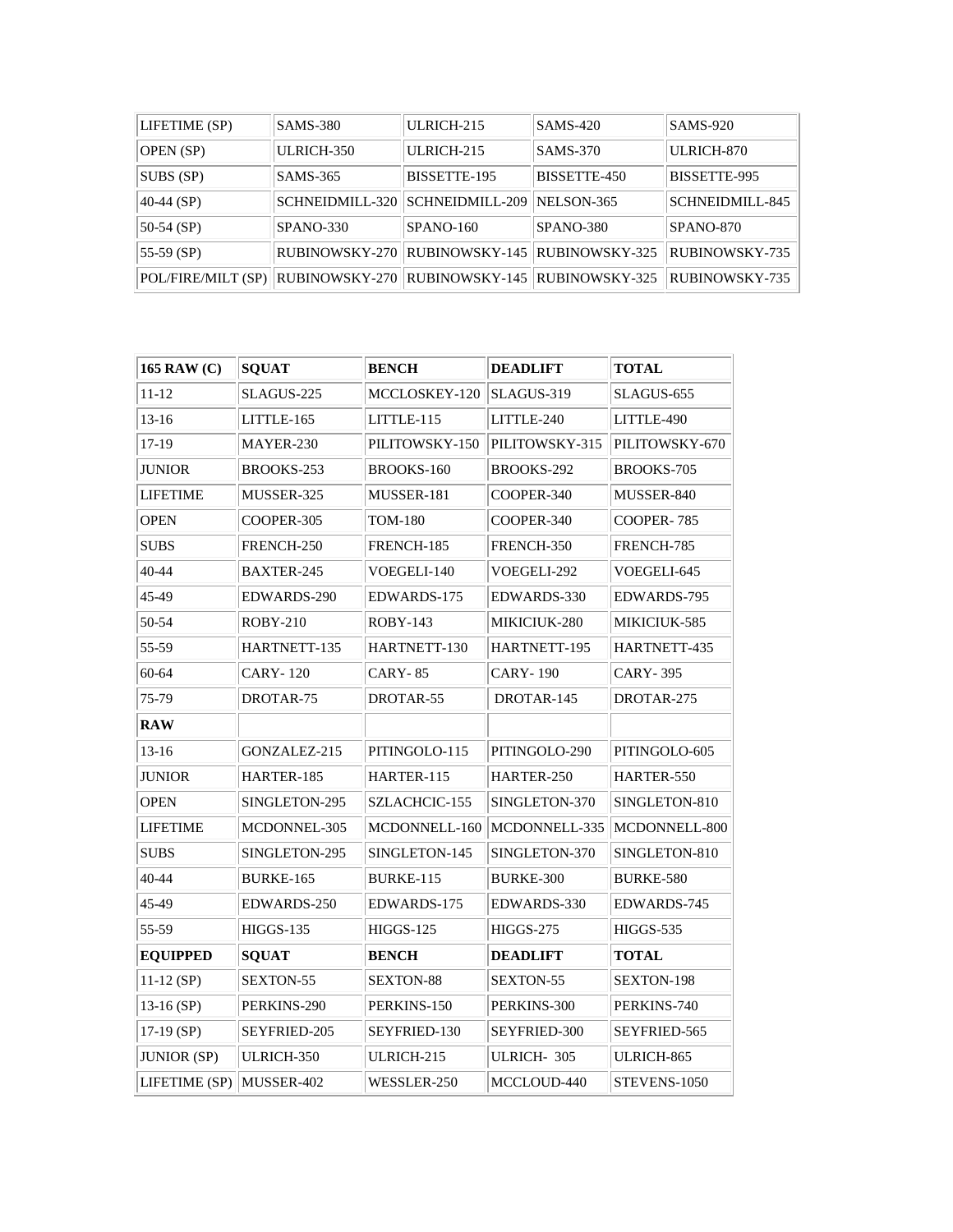| <b>OPEN</b> (SP) | MUSSER-402       | MUSSER-230         | MCCLOUD-440        | STEVENS-1050     |
|------------------|------------------|--------------------|--------------------|------------------|
| SUBS (SP)        | GIBERSON-330     | FALCONIO-185       | GIBERSON-363       | GIBERSON-854     |
| 40-44 (SP)       | <b>HAYES-275</b> | <b>HAYES-185</b>   | <b>HAYES-360</b>   | <b>HAYES-805</b> |
| 45-49 (SP)       | EDWARDS-290      | EDWARDS-175        | EDWARDS-330        | EDWARDS-795      |
| 50-54 (SP)       | BOLSTER-210      | <b>BOLSTER-105</b> | <b>BOLSTER-225</b> | BOLSTER-530      |
| $60-64$ (SP)     | CLONINGER-242.5  | HACKNEY-137.5      | HACKNEY-282        | HACKNEY-650      |

| <b>181 RAW (C)</b> | <b>SQUAT</b>    | <b>BENCH</b>    | <b>DEADLIFT</b> | <b>TOTAL</b>    |
|--------------------|-----------------|-----------------|-----------------|-----------------|
| $11 - 12$          | MCCLOSKEY-255   | MCCLOSKEY-140   | MCCLOSKEY-285   | MCCLOSKEY-680   |
| <b>LIFETIME</b>    | HOLLAND-240     | HOLLAND-140     | HOLLAND-320     | HOLLAND-700     |
| <b>OPEN</b>        | COOPER-305      | BURGESS-176     | COOPER-345      | COOPER-795      |
| <b>SUBS</b>        | FRENCH-300      | FRENCH-195      | FRENCH-375      | FRENCH-870      |
| $40 - 44$          | MCLEAN-210      | MCLEAN-125      | MCLEAN-315      | MCLEAN-650      |
| 45-49              | DIBONA-130      | DIBONA-100      | DIBONA-180      | DIBONA-410      |
| <b>RAW</b>         | <b>SQUAT</b>    | <b>BENCH</b>    | <b>DEADLIFT</b> | <b>TOTAL</b>    |
| <b>JUNIOR</b>      | MROZINSKI-240   | MROZINSKI-145   | MROZINSKI-285   | MROZINSKI-650   |
| <b>OPEN</b>        | ZBIKOWSKI-285   | WILSON-195      | ZBIKOWSKI-390   | ZBIKOWSKI-810   |
| <b>SUBS</b>        | ZBIKOWSKI-285   | LINDER-150      | ZBIKOWSKI-390   | ZBIKOWSKI-810   |
|                    |                 |                 |                 |                 |
| <b>EQUIPPED</b>    | <b>SQUAT</b>    | <b>BENCH</b>    | <b>DEADLIFT</b> | <b>TOTAL</b>    |
| $11-12$ (SP)       | MCCLOSKEY-325   | MCCLOSKEY-150   | MCCLOSKEY-305   | MCCLOSKEY-780   |
| $13-16$ (SP)       | SCHUSTER-275    | MORAN-130       | MORAN-300       | MORAN-630       |
| <b>JUNIOR</b> (SP) | FINEIS-365      | FINEIS-175      | FINEIS-315      | FINEIS-855      |
| LIFETIME (SP)      | COATES-405      | COATES-220      | COATES-450      | COATES-1075     |
| <b>OPEN</b> (SP)   | BOSTICK-445     | BOSTICK-255     | COATES-450      | BOSTICK-1130    |
| SUBS (SP)          | COATES-405      | COATES-220      | COATES-450      | COATES-1075     |
| 40-44 (SP)         | MONTALVO-325    | MONTALVO-170    | MONTALVO-325    | MONTALVO-810    |
| 45-49 (SP)         | MCLEAN-340      | MCLEAN-175      | MCLEAN-375      | MCLEAN-875      |
| 55-59 (SP)         | <b>PACK-225</b> | <b>PACK-170</b> | <b>PACK-245</b> | <b>PACK-640</b> |

| <b>SHW RAW (C)</b> | <b>SOUAT</b> | <b>BENCH</b> | <b>DEADLIFT</b> | <b>TOTAL</b> |
|--------------------|--------------|--------------|-----------------|--------------|
| $13-16$            | BUSSARD-463  | SUMMERS-245  | BUSSARD-424     | BUSSARD-1130 |
| 17-19              | FLINNER-360  | FLINNER-170  | WINCHIP-355     | FLINNER-875  |
| <b>JUNIOR</b>      | SANTILLO-315 | HALTEMAN-155 | SANTILLO-375    | SANTILLO-835 |
| <b>LIFETIME</b>    | BUSSARD-463  | SUMMERS-245  | BUSSARD-424     | BUSSARD-1130 |
| <b>OPEN</b>        | BUSSARD-463  | SUMMERS-245  | BUSSARD-424     | BUSSARD-1130 |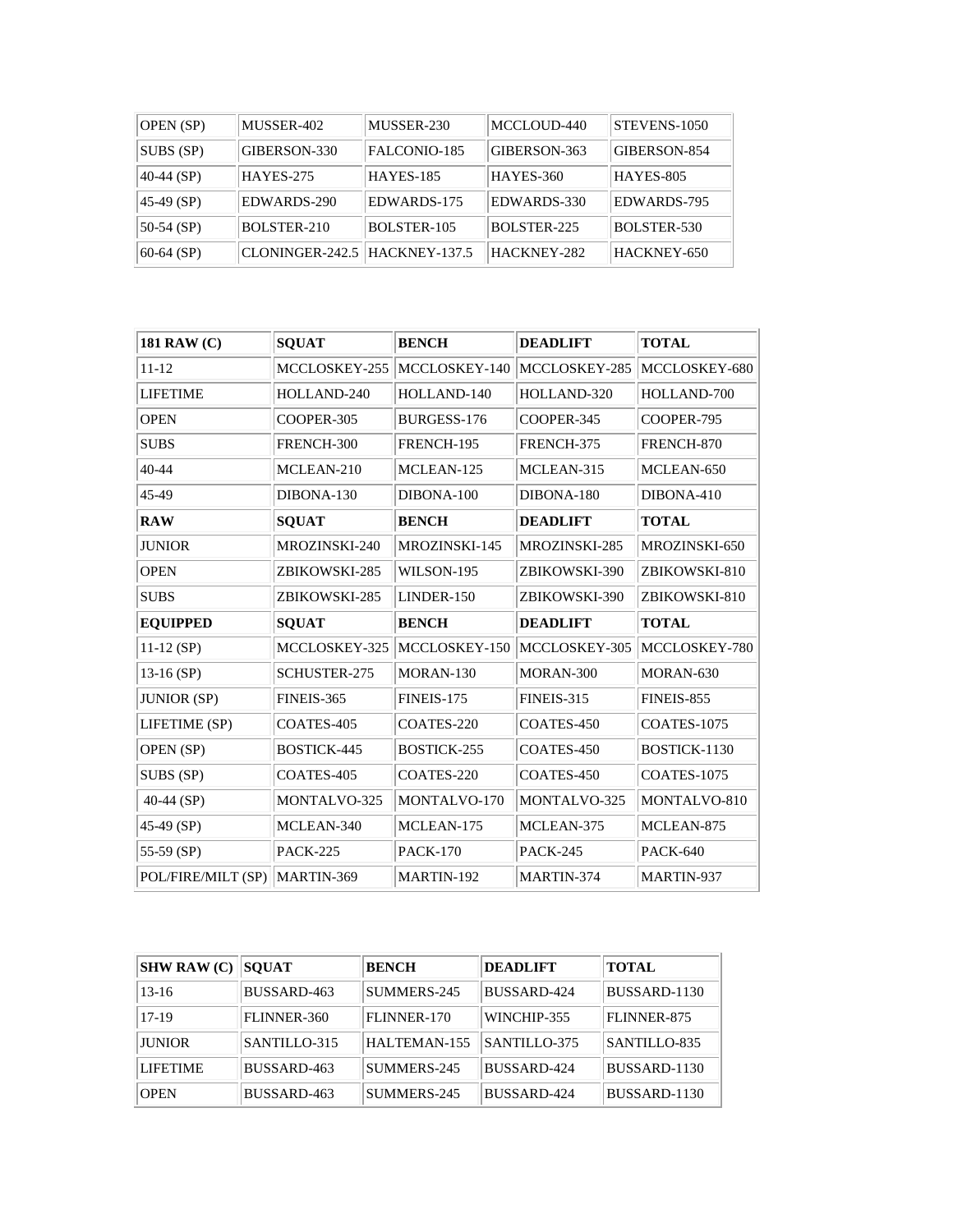| <b>SUBS</b>     | COATES-365         | COATES-195         | COATES-407           | COATES-953         |
|-----------------|--------------------|--------------------|----------------------|--------------------|
| 40-44           | DECREE-255         | DECREE-200         | <b>BONDS-305</b>     | DECREE-745         |
| 45-49           | <b>GREER-255</b>   | <b>GREER-145</b>   | <b>GREER-303</b>     | <b>GREER-694</b>   |
| 50-54           | WILLIAMS-215       | WILLIAMS-135       | WILLIAMS-260         | WILLIAMS-610       |
| 55-59           | BRUNNER-250        | <b>BRUNNER-155</b> | BRUNNER-375          | <b>BRUNNER-780</b> |
| 60-64           | RAUSH-71           | RAUSH-137          | RAUSH-209            | RAUSH-347          |
| 65-69           | COLLINS-125        | <b>COLLINS-90</b>  | COLLINS-230          | COLLINS-445        |
| 70-74           | COLLINS-132        | COLLINS-94         | COLLINS-231          | COLLINS-457        |
| 80-84           | MEADOWS-110        | MEADOWS-88         | MEADOWS-155          | MEADOWS-350        |
| <b>RAW</b>      |                    |                    |                      |                    |
| 17-19           | WINCHIP-340        | WINCHIP-145        | WINCHIP-340          | WINCHIP-815        |
| <b>OPEN</b>     | McSPADDEN-285      | McSPADDEN-165      | McSPADDEN-335        | McSPADDEN-785      |
|                 |                    |                    |                      |                    |
| <b>JUNIOR</b>   | <b>CURRY-375</b>   | <b>CURRY-195</b>   | <b>CURRY-430</b>     | <b>CURRY-1000</b>  |
| <b>SUBS</b>     | LEVENS-285         | LEVENS-165         | LEVENS-400           | LEVENS-850         |
| 55-59           | <b>BRUNNER-250</b> | <b>BRUNNER-155</b> | BRUNNER-385          | <b>BRUNNER-790</b> |
| <b>EQUIPPED</b> | <b>SOUAT</b>       | <b>BENCH</b>       | <b>DEADLIFT</b>      | <b>TOTAL</b>       |
| 13-16 (DP)      | SUMMERS-450        | SUMMERS-300        | SUMMERS-355          | SUMMERS-1105       |
| $17-19$ (SP)    | MACKINNON-465      | SUMMERS-303        | <b>MACKINNON-400</b> | SUMMERS-1091       |
| LIFETIME (DP)   | SUMMERS-450        | SUMMERS-303        | SUMMERS-364          | SUMMERS-1105       |
| OPEN (SP)       | SMITH-365          | SMITH-290          | SMITH-380            | <b>SMITH-1030</b>  |
| OPEN (DP)       | SUMMERS-450        | SUMMERS-303        | COATES-450           | SUMMERS-1105       |
| SUBS (SP)       | <b>PICA-350</b>    | PHILLIPS-235       | PHILLIPS-410         | PHILLIPS-960       |
| 40-44 (SP)      | SMITH-365          | SMITH-290          | SMITH-380            | <b>SMITH-1035</b>  |

## **WORLD RECORDS**

## **RAW, RAW CLASSIC & EQUIPPED**

| 11-12 RC         |                     |                      |               |
|------------------|---------------------|----------------------|---------------|
| 97               |                     |                      |               |
| 130 HARRIER      | 70 HARRIER          | <b>200 HARRIER</b>   | 400 HARRIER   |
|                  |                     |                      |               |
| <b>11-12 RAW</b> |                     |                      |               |
| 114              |                     |                      |               |
| 110 HARRIER      | 90 HARRIER          | 210 HARRIER          | 410 HARRIER   |
|                  |                     |                      |               |
| $13-16$ RC       |                     |                      |               |
| 105              |                     |                      |               |
| 70 BOMBERGER     | <b>55 BOMBERGER</b> | <b>150 BOMBERGER</b> | 275 BOMBERGER |
| 114              |                     |                      |               |
| 105 FRITZ        | 55 FRITZ            | 145 FRITZ            | 305 FRITZ     |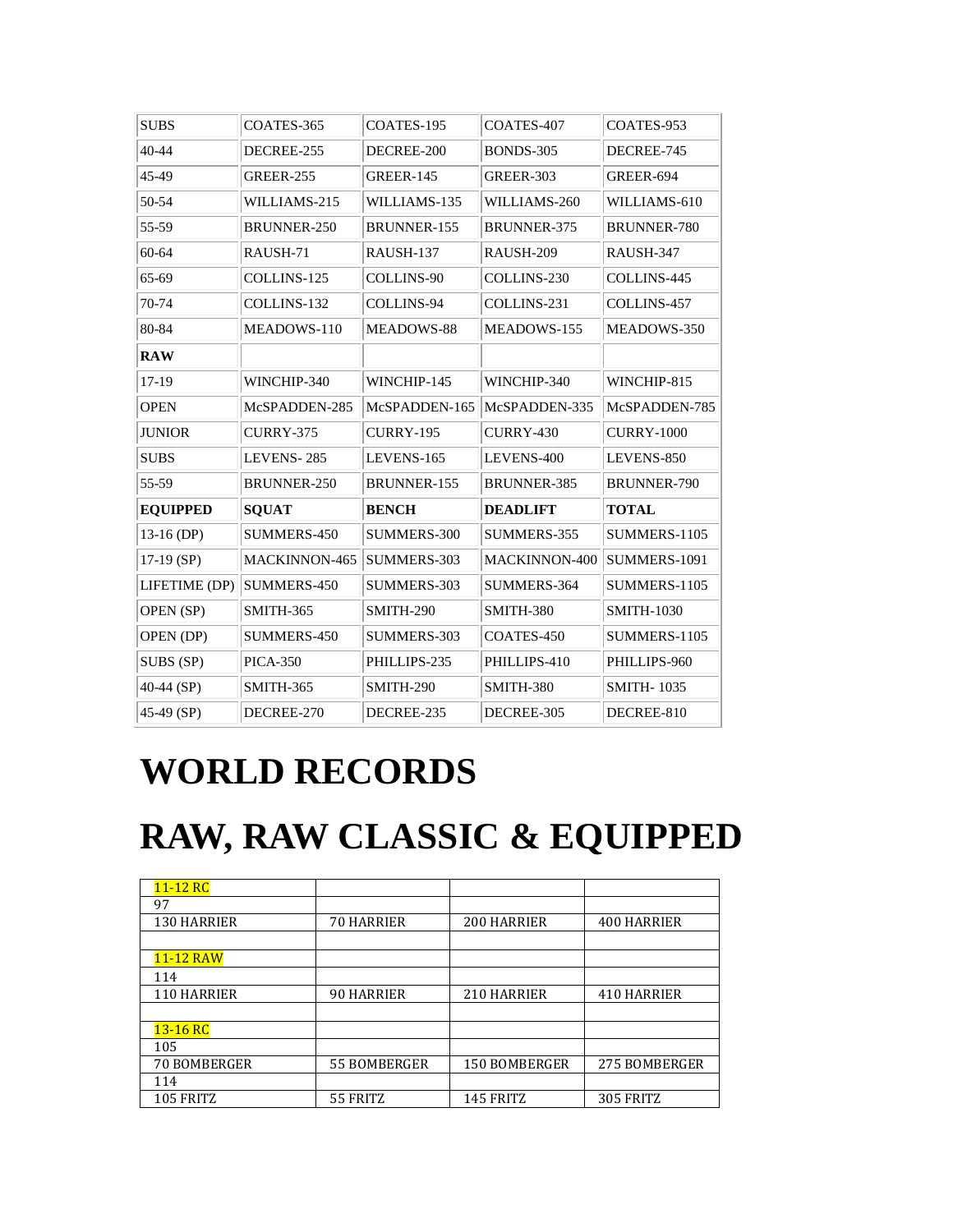| 132                              |                       |                       |                       |
|----------------------------------|-----------------------|-----------------------|-----------------------|
| 205 WILCOX                       | 145 WILCOX            | 225 WILCOX            | 575 WILCOX            |
| <b>SHW</b><br><b>462 BUSSARD</b> |                       | 424 BUSSARD           |                       |
|                                  | 192.5 COATES          |                       | 1128 BUSSARD          |
|                                  |                       |                       |                       |
| 17-19 RC<br>132                  |                       |                       |                       |
| 220 KISHBAUGH                    | 143 KISHBAUGH         | 270 KISHBAUGH         | 633 KISHBAUGH         |
| 148                              |                       |                       |                       |
| 235 WILCOX                       | 165 WILCOX            | 280 WILCOX            | 680 WILCOX            |
| 165                              |                       |                       |                       |
| 205 PILITOWSKI                   | 150 PILITOWSKI        | 315 PILITOWSKI        | 670 PILITOWSKI        |
| <b>SHW</b>                       |                       |                       |                       |
| 226 COHN                         | <b>132 COHN</b>       | <b>270 COHN</b>       | 628 COHN              |
| 17-19 RAW                        |                       |                       |                       |
| SHW                              |                       |                       |                       |
| 325 WINCHIP                      | 140 WINCHIP           | 340 WINCHIP           | 805 WINCHIP           |
|                                  |                       |                       |                       |
| <b>JUNIOR RC</b>                 |                       |                       |                       |
| 123                              |                       |                       |                       |
| 240 NEIDLINGER                   | <b>135 NEIDLINGER</b> | <b>300 NEIDLINGER</b> | <b>675 NEIDLINGER</b> |
| 132                              |                       |                       |                       |
| 250 TOLBERT                      | 165 TOLBERT           | 305 TOLBERT           | 720 TOLBERT           |
| 165                              |                       |                       |                       |
| 220 JOANNOU                      | <b>110 JOANNOU</b>    | 260 JOANNOU           | 590 JOANNOU           |
| SHW                              |                       |                       |                       |
| 315 SANTILLO                     | 145 SANTILLO          | 375 SANTILLO          | 835 SANTILLO          |
|                                  |                       |                       |                       |
| <b>NATURAL OPEN RC</b>           |                       |                       |                       |
| 105                              |                       |                       |                       |
|                                  | 70                    |                       |                       |
| 90 HENNEBERT<br>123              | <b>HENNERBERT</b>     | <b>150 HENNEBERT</b>  | 310 HENNEBERT         |
| 240 NEIDLINGER                   | 190 BENNER            | 310 SILVA             | <b>675 NEIDLINGER</b> |
| 132                              |                       |                       |                       |
|                                  | 205                   |                       |                       |
| <b>255 HOCKEBORN</b>             | <b>HOCKEBORN</b>      | 292 DUNCAN            | 715 HOCKEBORN         |
| 148                              |                       |                       |                       |
| 340 MUSSER                       | 190 MUSSER            | 350 MUSSER            | 880 MUSSER            |
| 165                              |                       |                       |                       |
| <b>290 COOPER</b>                | <b>140 COOPER</b>     | 340 COOPER            | <b>770 COOPER</b>     |
| 181                              |                       |                       |                       |
|                                  |                       |                       |                       |
| 275 BURGESS                      | 176 BURGESS           | 303 BURGESS           | 755 BURGESS           |
| SHW                              |                       |                       |                       |
| 462 BUSSARD                      | 192.5 COATES          | 424 BUSSARD           | 1128 BUSSARD          |
|                                  |                       |                       |                       |
| <b>NATURAL OPEN RAW</b>          |                       |                       |                       |
| 114                              |                       |                       |                       |
| 230 WULK                         | 125 WULK              | 280 WULK              | 635 WULK              |
| 132                              |                       |                       |                       |
| 235 HOLMAN                       | 130 HOLMAN            | 365 HOLMAN            | 730 HOLMAN            |
| 148                              |                       |                       |                       |
| <b>320 BURR</b>                  | <b>200 BURR</b>       | <b>380 BURR</b>       | 900 BURR              |
| <b>SHW</b>                       |                       |                       |                       |
| 285 McSPADDEN                    | 165 McSPADDEN         | 335 McSPADDEN         | 785 McSPADDEN         |
| <b>LIFETIME OPEN RC</b>          |                       |                       |                       |